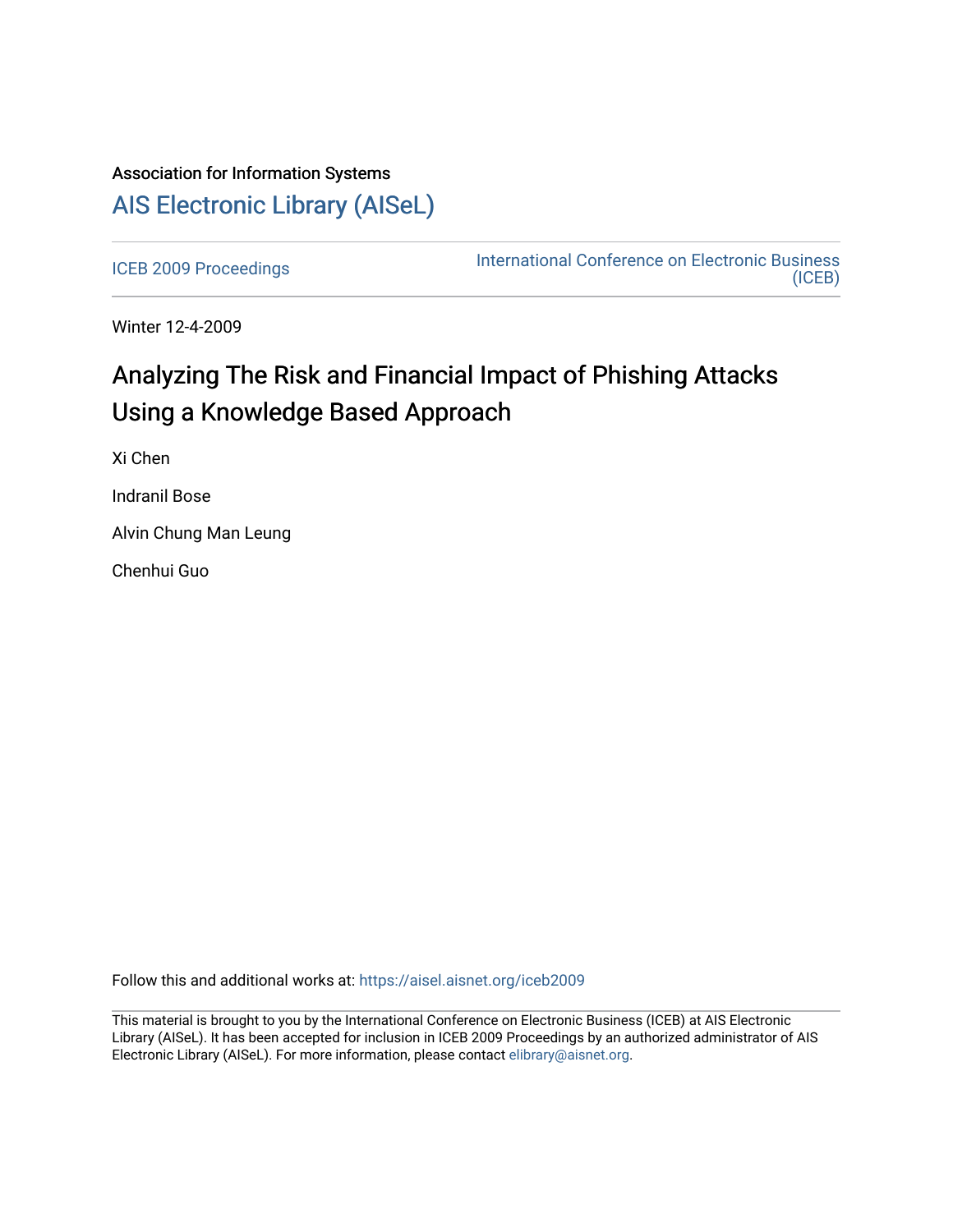## **ANALYZING THE RISK AND FINANCIAL IMPACT OF PHISHING ATTACKS USING A KNOWLEDGE BASED APPROACH**

Xi Chen<sup>1</sup>, Indranil Bose<sup>2</sup>, Alvin Chung Man Leung<sup>3</sup> and Chenhui Guo<sup>4</sup> <sup>1,4</sup>School of Management, Zhejiang University, Hangzhou, China <sup>2,3</sup>School of Business, The University of Hong Kong, Hong Kong, China <sup>1</sup>chen\_xi@zju.edu.cn; <sup>2</sup>bose@business.hku.hk; <sup>3</sup>alvincml@gmail.com;<br><sup>4</sup>Julianchguo@gmail.com

## **Abstract**

We assess the severity of phishing attacks in terms of their risk levels and the potential loss in market value to the firms. We analyze 1,030 phishing alerts released on a public database as well as financial data related to the targeted firms using a hybrid text and data mining method that predicts the severity of the attack with high accuracy. Our research identifies the important textual and financial variables that impact the severity of the attacks and determine that different antecedents influence risk level and potential financial loss associated with phishing attacks.

**Key Words**: Phishing, Data Mining, Financial loss, Risk, Text Mining, Variable Importance.

## **Introduction**

Phishing is a major security threat to the online community. It is a kind of identity theft that makes use of both social engineering skills and technical subterfuge to entice the unsuspecting online consumer to give away their personal information and financial credentials [1]. Phishing caused an estimated financial loss of US \$3.2 billion affecting 3.6 million people from September 2006 to August 2007, showing its tremendous financial impact [2]. Phishing attacks not only cause financial loss, but also shatter the confidence of customers in conducting e-commerce. A recent survey found that most customers of European banks only use online banking to check their account balances instead of conducting online transactions due to the fear of getting phished [3]. Another study also reported that the customer fear psychosis has resulted in a 20% decrease in the rate of opening of genuine emails [4]. To make customers aware of latest phishing attacks, some international organizations, such as Antiphishing Working Group (APWG) and Millersmiles, and government statutory bodies have published phishing alerts on their respective Web sites. Apart from contextual information such as apparent sender, return email address, content of phishing email, URL of phishing server, and location of phishing location, an anti-phishing Web site Millersmiles has announced the associated risk level of phishing attacks and provided security advice to the general public. However, the risk level, which is based on the

technical sophistication of phishing attacks, may not be directly related to financial loss caused by an attack based on past research [5]. The financial loss resulting from a phishing attack is always of great concern to security administrators, investors and consumers of an organization. In fact, both risk level and indirect financial loss are complementary measures because the two indicators may not be correlated and a high risk level of a phishing alert does not necessarily imply that the phishing attack will result in a high loss in market value [5]. Therefore, assessing the severity of phishing alerts using both these indicators helps to build a complete picture of the impact of phishing attacks.

This research has several objectives. By analyzing data related to phishing alerts using data mining techniques, we aim to identify the key characteristics of phishing attacks that determine the risk level of phishing attacks. Secondly, we predict the magnitude of loss in the market value of a firm when it is targeted by phishers. Since direct financial loss due to a phishing attack is difficult to calculate, we look into indirect financial loss in market value caused by phishing alerts.

## **Literature Review**

Phishing has aroused great interest among information security researchers. Understanding the critical success factors of phishing and determining methods that can prevent or detect such a crime has been a popular area of research. We can roughly split current research on phishing into three streams, namely, phenomenal studies, economic analysis, and technical research.

As an example of a phenomenal study related to phishing, Jagatic et al. found that the social engineering skill of the adversary was a critical success factor for phishing [6]. Workman found that the critical success factors for some marketing strategies were applicable to phishing attacks as well [7]. Researchers also found that education of customers, standardization of technology, and sharing of phishing information were among the most important policies that could deter phishing attacks [8].

Among economic studies related to phishing, Singh studied a number of international phishing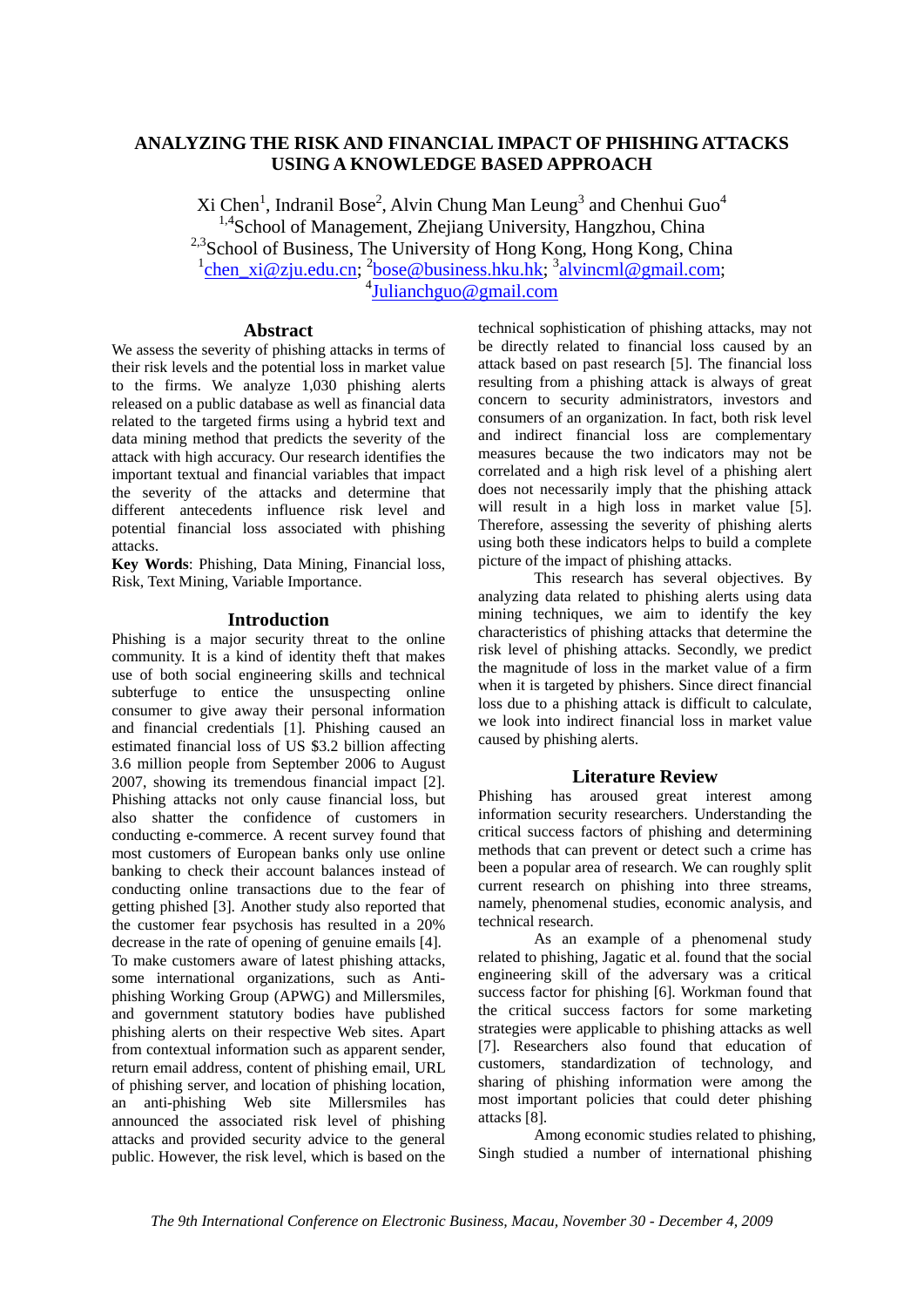incidents and found that the direct financial loss per incident ranged from US\$900 to 6.5 million pounds [9]. However, it is widely believed that as companies are quite reluctant to disclose information related to direct financial loss caused by phishing, the actual financial loss might be ten times more than the estimated numbers that appeared in research reports [10]. In their attempt to estimate the indirect financial loss caused by phishing, Leung and Bose found that phishing related announcements caused a significant negative reaction among investors of targeted companies [5]. It is interesting to note that a significant negative investor reaction of 2.1% loss in market value within two days of the announcement was reported in the broader context of analyzing the economic impact of information security breaches [11].

the area of technical research, information security researchers have toiled to discover better countermeasures of phishing. Data mining techniques have been used to filter out phishing emails that contained fraudulent messages [12]. By analyzing the headers of emails, researchers were able to prevent the spread of malicious emails containing virus/worms/Trojans and stop crimes such as phishing and distributed denial of service attacks with an accuracy of 99% [13]. To authenticate the URL embedded in the emails, logistic regression [14] and decision trees have also been used [15].

Text mining has also gained popularity as a research tool due to its ability to mine digital content available on the Internet. The most typical application of text mining is in document management involving tasks such as text segmentation, key words extraction, indexing, and text categorization. Wei et al. have used clustering techniques and integrated information on personal preferences for document management [16]. A hybrid methodology that combined text mining with data mining has been adopted by some researchers as well. Ma et al. used text mining to analyze company news and discover social networks among companies and utilized the discovered characteristics of the social networks to predict the revenue of the associated companies using decision trees and logistic regression [17]. Although text mining has been frequently used in a number of domains, its application in the area of information security is not so common. Wang et al. used text mining to analyze disclosures about information security incidents in financial reports and determined if they impacted the valuation of the firm [18]. We believe that text mining techniques can be used to analyze text-based phishing alerts in the same way for identification of important textual variables that characterize phishing attacks.

Prior research has demonstrated that phishing as an online crime is growing in terms of frequency of occurrences, financial loss imparted to firms and their customers, as well as technical sophistication. As there is a lack of research in the area of assessment of phishing attacks, we are motivated to construct a warning system based on a knowledge based approach. In the context of security breaches, past research has evaluated the impact of the characteristics of the attack on the financial loss generated by the security breach [11,19] but did not find any significant relationship between them.

## **Data Collection and Analysis**

In this section we describe how we collect, prepare, and analyze phishing alerts to assess their severity and determine important antecedents that influence the classification.

#### **Data Collection and Preparation**

To determine the severity of phishing attacks, we utilized phishing alerts available from the database Millersmiles and financial data available from the financial statements of the firms. The phishing alerts data used in this research is the largest available data at the time of research and was collected from mid-2005 to mid-2008.

As phishing is primarily motivated by financial gains, corporate financial data may be relevant for the assessment of severity of phishing. Relevant financial data that was reported in the last month of the year prior to the release of the phishing alert was retrieved from The Center for Research in Security Prices. In the raw dataset, there were 168 financial variables. The authors conferred with each other and an expert in the area of finance to choose relevant financial variables that were appropriate for the context of this research. This resulted in the choice of 75 attributes related to the financial performance of a firm. Then we used the Pearson's Chi-square statistic to determine the strength of the relationship between those 75 financial variables and the target variables. The top 25 variables for the classification tasks (in terms of the Pearson's Chisquare statistic) were selected. The list of those 25 financial variables appears in Table 1. As some targets of phishing attacks did not have publicly available financial data, (e.g., Internal Revenue Service) some sample data was discarded at this stage.

#### **Table 1. List of Financial Data**

The technical sophistication of the phishing attack was measured in terms of the risk level of the attack that was determined by the information security specialists of Millersmiles. As for financial impact, an event study was conducted to determine the change in market value of the firm after the release of the phishing alert, similar to the research done by Leung and Bose [5]. First, all events related to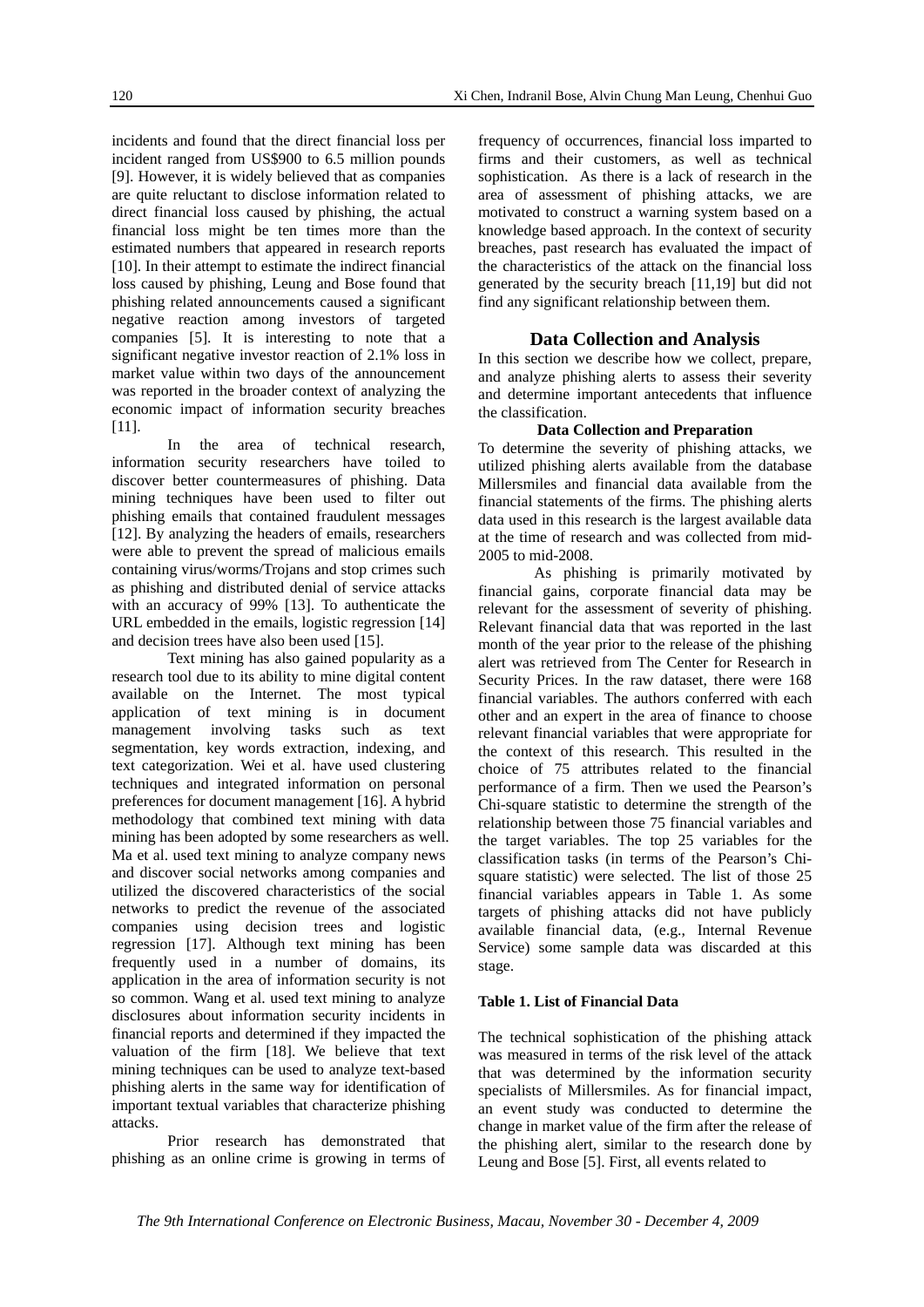| Variables                                      | Mean      | Std. Dev  |
|------------------------------------------------|-----------|-----------|
| Advertising_Expense                            | 528.41    | 639.80    |
| Assets_Total                                   | 65481.96  | 130713.00 |
| Book_Value_Per_Share                           | 24.61     | 30.93     |
| Common_Equity_Tangible                         | 14641.81  | 19161.09  |
| Cost_of_Goods_Sold                             | 14004.00  | 20477.22  |
| Debt_in_Current_<br>Liabilities_Total          | 52018.47  | 102523.14 |
| Earnings_Before_<br>Interest_and_Taxes         | 10021.76  | 11791.06  |
| Employees                                      | 61.20     | 113.79    |
| Income_Before_<br>Extraordinary_Items          | 4262.38   | 5304.67   |
| Inventories_Total                              | 7679.02   | 20266.69  |
| Invested_Capital_Total                         | 86918.49  | 111025.53 |
| Liabilities_Total                              | 453071.57 | 635203.23 |
| Long_Term_Debt_Total                           | 60586.83  | 86909.57  |
| Market_Value_Total_Fiscal                      | 47621.20  | 56221.96  |
| Net Income Loss                                | 4271.03   | 5330.99   |
| Notes_Payable_Short_Term<br>_Borrowings        | 45027.88  | 94363.77  |
| Operating_Expenses_Total                       | 20771.45  | 27889.17  |
| Other_Intangibles                              | 3281.63   | 6536.10   |
| Preferred Preference Stock<br>Capital_Total    | 407.25    | 1033.62   |
| Price_High_Annual_Fiscal                       | 51.19     | 21.34     |
| Price Low Annual Fiscal                        | 35.90     | 16.60     |
| Receivables_Total                              | 244662.65 | 317712.00 |
| Revenue_Total                                  | 31582.61  | 38778.60  |
| S_P_Core_Earnings                              | 4212.09   | 5058.42   |
| Selling_General_and_<br>Administrative_Expense | 7645.00   | 8144.54   |

private firms were removed. Then events that were

affected by some confounding events such as mergers, acquisitions, dividend announcements, and changeovers were eliminated from further consideration. Then the stock return of the firm was compared with that of a market index to determine the cumulative abnormal return (CAR) of stock prices of firms due to the release of the phishing alert. We used CAR in this study because the change in the stock price of a firm is a synthesized reflection of various consequences due to phishing attacks, such as loss of clients, shrinkage in market share, and reduced confidence of consumers as well as investors. A total of 1,030 phishing alerts in our sample data had relevant CAR data and were subsequently used for classification of risk level and CAR. The CAR for these 1,030 phishing alerts ranged from -7.9% to 5.7% with an average of 0% and standard deviation of 1.3%.

#### **Numerical Experimentation**

We used a  $3\times3\times2$  experimental design in this research incorporating three sets of input data, three classifiers, and two classification tasks. The design included:

- Textual data from phishing alerts, financial data of the targeted companies, and combined textual and financial data. Text mining techniques were used on the phishing alerts to determine important semantic concepts that could act as input variables to the classifiers.
- Three classifiers  $-$  decision trees (DT), support vector machines (SVM), and neural networks (NN).
- Classification of risk level and CAR.

After the models were built, their performances were compared using top decile lift as performance metric. In addition, we also evaluated the relative importance of the different input variables for the various models. Further details about the experimental design are provided in the following sub-sections.

#### **Textual Content Analysis Using Text Mining**

Text mining was used to convert free text of the phishing alerts to structural data in the form of a document-term matrix. We grouped similar terms together so that the dimensionality of the documentterm matrix was significantly reduced. In fact, we found that some of the frequently occurring words had almost similar meaning and thus it was more efficient to group such words together under a higher level concept. For example, the terms 'cash', 'refund', and 'savings' could be grouped under the concept 'money'.

Usually, a dictionary which contained the linguistic and semantic relationships between words is used for grouping of concepts. We used the text mining module of the SPSS Clementine data mining suite to extract the key semantic concepts from the phishing alerts that had its own built-in dictionary. After grouping various terms under the broader semantic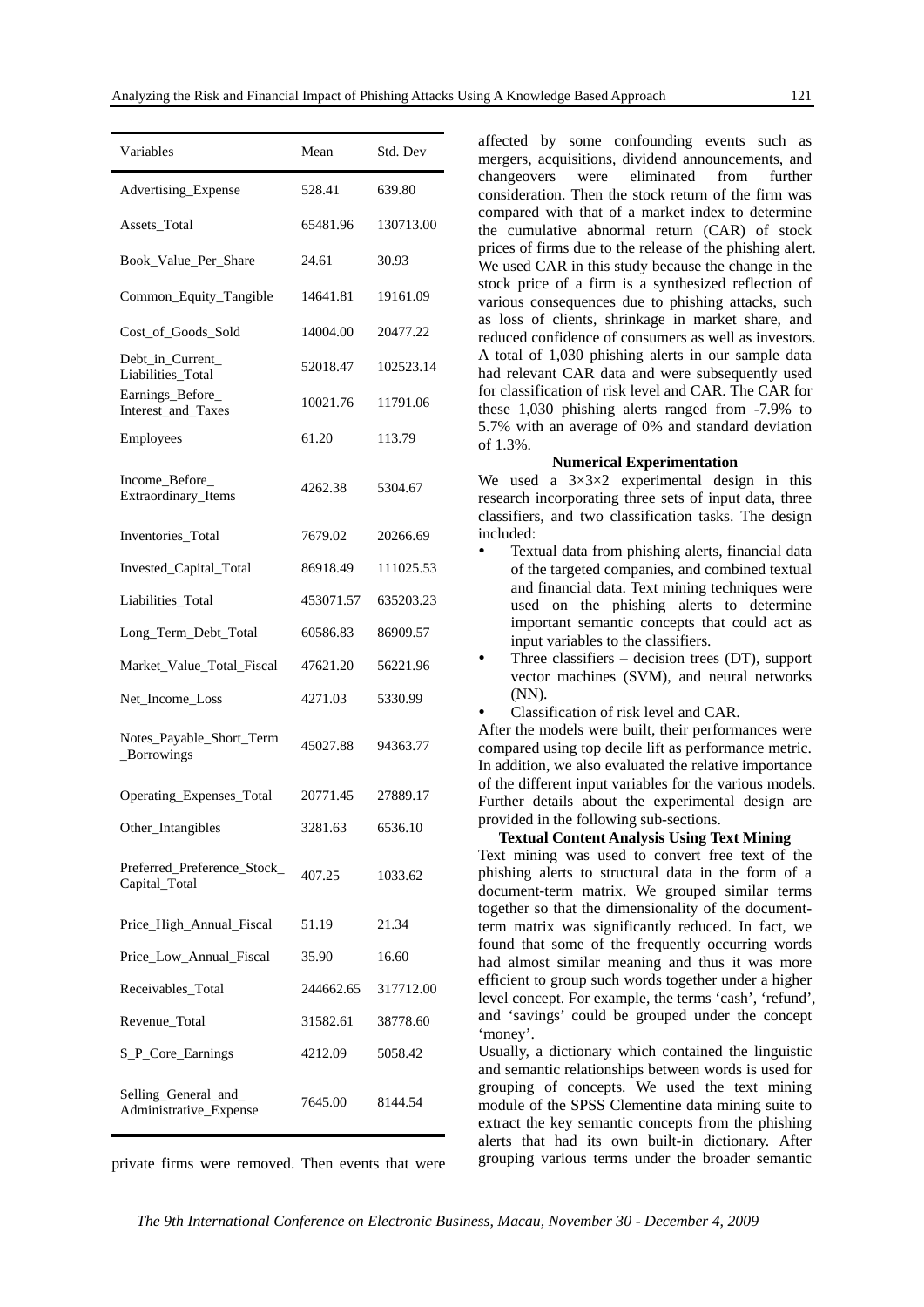concepts, a document-concept matrix was built. Each cell of the matrix represented the frequency of occurrence of the concepts within a document (i.e., a phishing alert). By performing this analysis, the natural language of phishing alerts was converted to structural data that could be used as input variables to the classification models.

#### **Development of Classification Models for Risk Level and CAR**

We first categorized phishing alerts according to the risk level assigned by Millersmiles. There were several predefined risk levels, namely, Low, Low-Medium, Medium, Medium-High, and High. For the sake of simplicity, we grouped risk levels Low and Low-Medium to form a new group 'Low' and Medium-High and High to form a new group 'High'. Next, we categorized phishing alerts according to the CAR generated by them. Positive CAR indicated that the market responded favorably to the phishing alert whereas a negative CAR indicated unfavorable market response. Although CAR is a continuous variable we categorized it into three groups, namely, positive, stable, and negative. The positive group consisted of phishing alerts that resulted in CAR greater than 3%, while the negative group consisted of phishing alerts associated with a CAR less than - 3%. This method of creating groups with the choice of 3% as a threshold value was also used in prior research [18].

In the subsequent modeling phase, we classified risk level and CAR using input variables obtained from textual categories or financial data or both. NN, SVM, and DT were used in this research due to their history of superior performance in other applications related to information security [15]. The three classifiers have different characteristics. NN consists of three inter-connected layers, namely, input layer, hidden layer, and output layer. Each layer contains interconnected nodes than can process the data. The interconnections are assigned weights that continue to change as the NN 'learns' the pattern from the input data. Because of the structure, NN is good at learning non-linear relationships between input data and output data. SVM views data sets as vector spaces and performs classification by constructing a hyperplane that maximizes the separation in order to divide the vectors into different classes. SVM can perform either linear or non-linear classification. DT can tolerate the presence of outliers and missing data and so minimum effort is required for data preprocessing using DT. When processing categorical data with more than two levels of value, NN and SVM create dummy variables for each level of value of the related input variable, and this adds to the computational burden. In contrast, DT can derive rules directly from categorical data without creating dummy variables. However, DT cannot use continuous variables directly and has to convert them

to categorical data. The DT model adopted in this research was C5.0.

The risk levels and the CAR for the phishing alerts were not evenly distributed. Table 2 shows the distributions of the two variables. Therefore, for classification of risk level, we oversampled the high risk and low risk instances of data but kept the medium risk instances the same so that the distribution of the three groups became 1:1:1 in the training and testing data sets. For classification of CAR, we repeated the process by oversampling the negative and positive instances while retaining the stable instances in its original form. To build the classification model, 70% of the oversampled data was used for training and 30% was used for testing. However, in the validation data sets, we retained the original distribution of data. We also used 10-fold cross validation and calculated the average accuracy of the model from the cross-validation models.

**Table 2. Distributions of the risk levels and the CAR** 

| Category   | Count | Proportion |
|------------|-------|------------|
| Risk Level |       |            |
| High       | 86    | 8.37%      |
| Low        | 23    | 2.24%      |
| Medium     | 919   | 89.45      |
| CAR        |       |            |
| Negative   | 24    | 2.33%      |
| Positive   | 28    | 2.72%      |
| Stable     | 978   | 94.95%     |

## **Results**

In this section, the results obtained by applying the trained classification models on the validation data are presented. We evaluated the decile lift of the models and then identified the important variables discovered by the models for the two classification tasks.

#### **Decile Lift**

In Tables 3 and 4, we showed the lift values obtained for the two classification tasks. For classification of risk level, the models assigned likelihood scores to phishing alerts that indicated how likely it was for the phishing alerts to be high risk. The top decile lift was equal to the ratio of true high risk phishing alerts among the top 10% of phishing alerts in terms of the likelihood score of high risk divided by the ratio of high risk phishing alerts in the whole population of phishing alerts. The higher the top decile lift, the better was the model. We used lift values to compare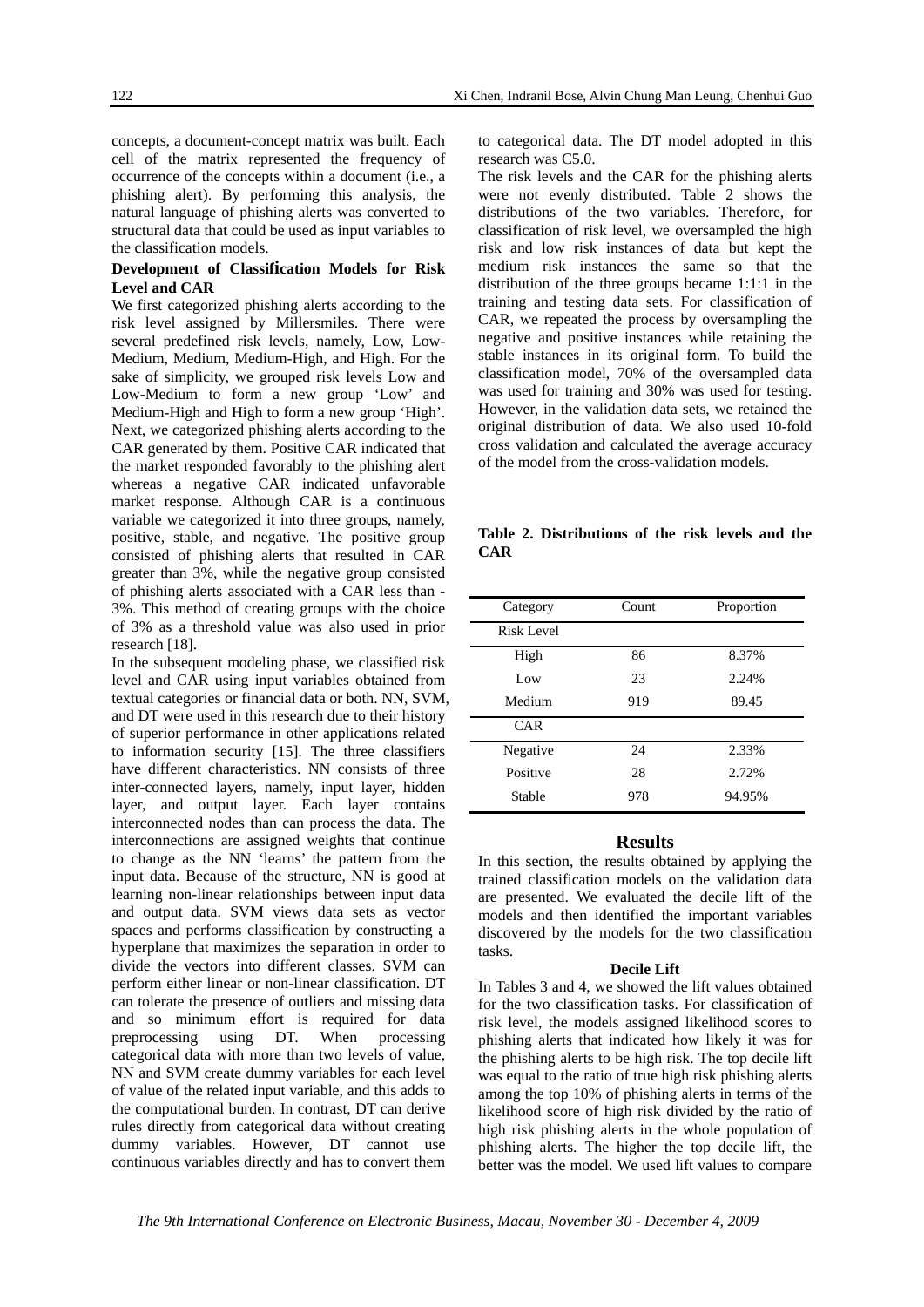the model's ability to capture high risk phishing alerts. As shown in Table 3, the combined textual and financial data always performed best in terms of top decile lift up to the  $7<sup>th</sup>$  decile. For SVM, the use of only textual data was consistently better than the use of only financial data in terms of top decile lift. For DT, the performance using textual data was not as good as that using financial data in the first decile but was consistently better up to the  $6<sup>th</sup>$  decile and for NN the performance using textual data was better than that using financial data up to the  $4<sup>th</sup>$  decile. The results indicated that analyzing the textual content of the phishing alerts was important for the classification of risk levels of the phishing alerts. The results also illustrated that combining textual data with financial data made the classification more accurate. Among the three classifiers, the performance of SVM was the best for the top decile. The top decile lift of the SVM classification model using hybrid textual and financial data as inputs was 6.40. This meant that this particular model was 6.4 times more likely to capture true high risk phishing alerts than random selection.

| Deciles                                        | Combined<br>DT | Text.<br>DT | Fin.<br>DT | Combined<br><b>SVM</b> | Text.<br><b>SVM</b> | Fin.<br><b>SVM</b> | Combined<br>NN | Text.<br>NN | Fin.<br>NN |
|------------------------------------------------|----------------|-------------|------------|------------------------|---------------------|--------------------|----------------|-------------|------------|
| 1                                              | 5.26           | 4.07        | 4.09       | 6.40                   | 4.40                | 2.44               | 4.77           | 4.19        | 2.75       |
| $\overline{c}$                                 | 4.35           | 3.17        | 2.98       | 3.95                   | 3.52                | 1.82               | 3.49           | 3.07        | 2.51       |
| 3                                              | 3.02           | 2.50        | 2.40       | 2.91                   | 2.54                | 1.98               | 2.55           | 2.36        | 1.97       |
| 4                                              | 2.33           | 2.02        | 1.99       | 2.31                   | 2.00                | 1.76               | 2.06           | 1.80        | 1.69       |
| 5                                              | 1.93           | 1.73        | 1.70       | 1.93                   | 1.75                | 1.52               | 1.67           | 1.51        | 1.58       |
| 6                                              | 1.61           | 1.55        | 1.50       | 1.61                   | 1.59                | 1.37               | 1.47           | 1.38        | 1.46       |
| 7                                              | 1.38           | 1.35        | 1.38       | 1.43                   | 1.38                | 1.24               | 1.28           | 1.24        | 1.33       |
| 8                                              | 1.21           | 1.24        | 1.25       | 1.25                   | 1.21                | 1.16               | 1.13           | 1.15        | 1.18       |
| 9                                              | 1.11           | 1.11        | 1.11       | 1.11                   | 1.11                | 1.09               | 1.06           | 1.06        | 1.07       |
| 10                                             | 1.00           | 1.00        | 1.00       | 1.00                   | 1.00                | 1.00               | 1.00           | 1.00        | 1.00       |
| Table 4. Lift Values for Classification of CAR |                |             |            |                        |                     |                    |                |             |            |
|                                                |                |             |            |                        |                     |                    |                |             |            |
|                                                | Combined       | Text.       | Fin.       | Combined               | Text.               | Fin.               | Combined       | Text.       | Fin.       |
| Deciles                                        | DT             | DT          | DT         | <b>SVM</b>             | <b>SVM</b>          | <b>SVM</b>         | NN             | <b>NN</b>   | <b>NN</b>  |
| 1                                              | 5.91           | 4.76        | 2.90       | 8.52                   | 7.72                | 2.86               | 7.62           | 7.14        | 5.63       |
| $\overline{c}$                                 | 3.10           | 2.75        | 2.86       | 4.76                   | 5.00                | 4.03               | 4.76           | 4.29        | 4.07       |
| 3                                              | 2.75           | 2.70        | 2.68       | 3.17                   | 3.33                | 3.17               | 3.17           | 3.17        | 3.17       |
| 4                                              | 2.38           | 2.20        | 2.50       | 2.50                   | 2.50                | 2.50               | 2.38           | 2.38        | 2.50       |
| 5                                              | 2.00           | 2.00        | 2.00       | 2.00                   | 2.00                | 2.00               | 2.00           | 2.00        | 2.00       |
| 6                                              | 1.67           | 1.67        | 1.67       | 1.67                   | 1.67                | 1.67               | 1.67           | 1.67        | 1.67       |
| 7                                              | 1.43           | 1.43        | 1.43       | 1.43                   | 1.43                | 1.43               | 1.43           | 1.43        | 1.43       |
| 8                                              | 1.25           | 1.25        | 1.25       | 1.25                   | 1.25                | 1.25               | 1.25           | 1.25        | 1.25       |
| 9                                              | 1.11           | 1.11        | 1.11       | 1.11                   | 1.11                | 1.11               | 1.11           | 1.11        | 1.11       |

**Table 3. Lift Values for Classification of Risk Level** 

The lift values obtained for the classification of CAR are shown in Table 4. The results shown are consistent with those in Table 3. Again, the combined textual and financial data performed best in terms of lift in most cases and the use of only textual data was better than the use of only financial data for SVM but not for DT and NN. Table 4 again illustrated the importance of combining textual data with financial data for the purpose of classification. As in the case of risk level classification, the SVM model using combined textual and financial data as inputs obtained the highest lift value of 8.52.

#### **Comparison of Important Variables**

In order to understand the antecedents that governed the classification of risk level and CAR of phishing alerts, we calculated the importance of all input variables. As the combined textual and hybrid data

gave rise to good decile lift in general, we listed the top five most important textual variables and the top five most important financial variables identified for each of the classification tasks using the three classifiers with this data as input. The variables are listed in order of their importance in Tables 5 and 6 where the column 'Identifying Classifier(s)' showed which classifiers rated the variable as a top five variable.

We can observe that there was no general agreement among the classifiers about the most important textual category. For classification of risk level, 'update' was identified as an important textual category by all three classifiers. This implied that phishing attacks with messages requesting recipients to update their personal information were of high risk level. For classification of CAR, 'consumers' was identified as an important textual category by all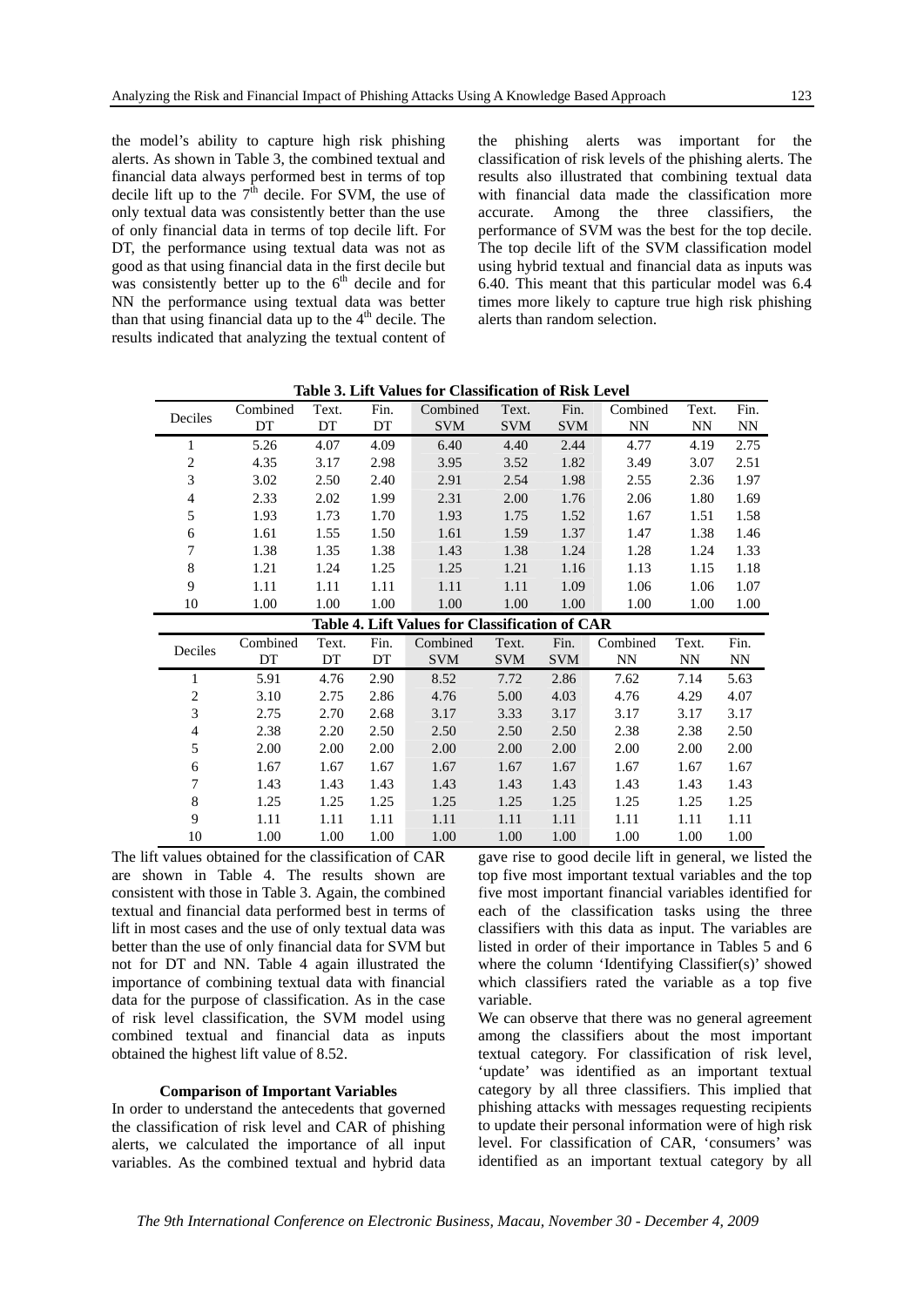three classifiers whereas 'information' and 'writing' were identified as top five categories by two of the three classifiers. When phishers pretended to be authenticated service providers and requested their customers to reveal personal information, then such attacks became likely to cause financial loss to the customers, hurt brand reputation, and affect present and future revenues of the company.

**Table 5. Textual Concepts Listed in Order of Importance with Identifying Classifiers** 

| Risk                   | Identifying   | <b>CAR</b>                            | Identifying   |
|------------------------|---------------|---------------------------------------|---------------|
| Level                  | Classifier(s) |                                       | Classifier(s) |
| Update                 | DT, SVM,      | Consumer                              | DT, SVM,      |
|                        | NN            | S                                     | NN            |
| Security               | DT, SVM       | <i>Informatio</i><br>$\boldsymbol{n}$ | DT, SVM       |
| Email                  | DT, SVM       | Writing                               | SVM, NN       |
| Bank<br>account        | DT, NN        | eBay                                  | DT            |
| <b>Bank</b>            | SVM, NN       | Confirmat<br>ion                      | DT            |
| Confirm<br>ation       | DΤ            | Warning                               | DT            |
| Account                | <b>SVM</b>    | Person                                | <b>SVM</b>    |
| <i>Informat</i><br>ion | NN            | Account                               | <b>SVM</b>    |
| Compute<br>rs          | NN            | Work                                  | NN            |
|                        |               | Computer<br>S                         | NΝ            |
|                        |               | Assets                                | NN            |

**\***Textual concepts common to both classifications are

shown in italic

In Table 6, the top five most important financial variables identified by the three classifiers are listed. There were no common financial variables for classification of risk level and CAR. This showed that the underlying financial variables determining the two measures of severity of phishing attacks were significantly different. For classification of risk level, total of inventories was identified as an important financial variable by all three classifiers whereas other intangibles and advertising expense was identified as a top five financial variable by two out of three classifiers. These financial variables indicated the preference of phishers towards launching attacks on large firms. High total inventories and intangibles is a hallmark of a large firm and high advertising expense identified a company that had greater media exposure. This meant that large companies were preferred targets for high risk phishing attacks because they had a strong customer base and their customers were likely to be misled by fake emails due to their inherent trust on these companies. For classification of CAR, number of employees, total invested capital, and total liabilities were identified as top five financial variables by two out of three classifiers. Again, the number of employees and total invested capital indirectly hinted at the large size of the firm. It was interesting to note that firms that already had high total liabilities were at greater risk of being penalized by investors when phishing attacks took place and shook the confidence of the investors.

| Table 6. Financial Variables Listed in Order of Importance with Identifying Classifiers |  |  |  |  |  |
|-----------------------------------------------------------------------------------------|--|--|--|--|--|
|-----------------------------------------------------------------------------------------|--|--|--|--|--|

| Risk level                               | Identifying<br>Classifier(s) | <b>CAR</b>                        | Identifying<br>Classifier(s) |
|------------------------------------------|------------------------------|-----------------------------------|------------------------------|
| Inventories Total                        | DT, SVM, NN                  | Employees                         | DT. SVM                      |
| Other Intangibles                        | DT, NN                       | Invested Capital Total            | SVM, NN                      |
| <b>Advertising Expense</b>               | SVM, NN                      | Liabilities_Total                 | SVM, NN                      |
| Price High Annual Fiscal                 | DT                           | Receivables Total                 | DT                           |
| Operating Expenses Total                 | DT                           | Net Income Loss                   | DT                           |
| Income Before Extraordinary Items        | DT                           | Price Low Annual Fiscal           | DT                           |
| S P Core Earnings                        | <b>SVM</b>                   | Long Term Debt Total              | DT                           |
| Preferred Preference Stock Capital Total | <b>SVM</b>                   | Assets Total                      | <b>SVM</b>                   |
| Market Value Total Fiscal                | <b>SVM</b>                   | Book Value Per Share              | <b>SVM</b>                   |
| Common_Equity_Tangible                   | <b>NN</b>                    | Notes Payable Short Term Bors.    | <b>NN</b>                    |
| Earnings Before Interest and Taxes       | <b>NN</b>                    | Debt in Current Liabilities Total | <b>NN</b>                    |
|                                          |                              | Cost of Goods Sold                | NN                           |

#### **Discussion**

Keeping in mind that it is important to evaluate the technical sophistication as well as the potential financial impact of phishing attacks, we conducted this research and developed a mechanism to predict the severity of phishing alerts in terms of risk level and potential loss in market share indicated by CAR of stock prices. From the list of top five most

important input variables generated using the three classifiers, we found that the overlap for the two types of classifications was consistently low and this implied that risk level of a phishing alert was not indicative of the CAR generated by it. The loss in market value of the targeted firm could be added with the information of the risk level by anti-phishing organizations to give a complete picture of the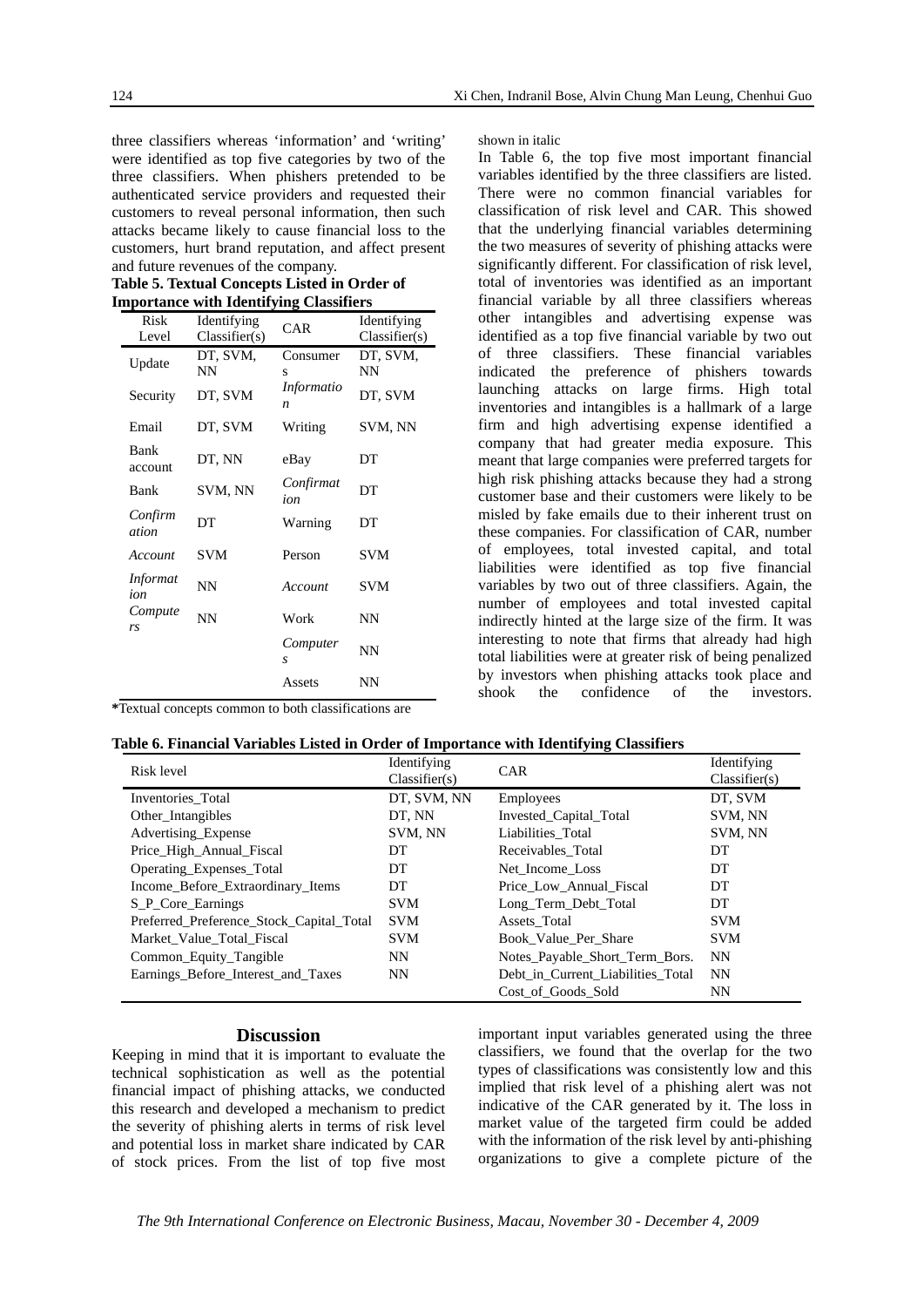impact of a phishing attack. Furthermore, our research results indicated that assessment based on data that consisted of important textual categories discovered from the text of phishing alerts as well as financial data of the targeted companies, outperformed assessment based on any of the above data items alone. Information security specialists usually assess risk level of phishing incidents based on the textual description of phishing alerts. Our results indicated that for assessing severity it was important to consider the financial condition of the targeted company as well.

From an academic perspective, our research made an important contribution in terms of application of a hybrid text and data mining method for solving a problem in the area of information security. Text mining was used in the first stage to extract key semantic concepts from the textual content of the phishing alerts. The performance of the classifiers in terms of top decile lift showed that the hybrid text and data mining model was successful in classifying different levels of risks and different types of financial impact caused by phishing attacks. The results were more or less consistent for the three different classifiers and indicated that a hybrid data mining model was able to generate consistent results of high accuracy. Data mining techniques have been frequently used in the past to filter out phishing emails or thwart access to phishing Web sites and our research showed that the same techniques could be used to assess severity of phishing attacks effectively. From a managerial perspective, our study paved the way for automating the assessment of severity of phishing attacks. As there are an increasing number of phishing incidents that are reported around the world every day, manual assessment of such incidents could be time consuming as well as inaccurate due to the subjective bias of the evaluator. The method proposed in this paper automated the assessment of phishing incidents using past data and provided a richer assessment of such incidents than what is currently being done by the anti-phishing organizations. We hope that the findings of this study can encourage anti-phishing organizations to adopt our proposed method to predict the risk level as well as potential financial impact of a phishing alert as soon as it is reported on their Web site.

#### **Conclusion**

In this research, we adopted a hybrid text and data mining model that used text mining to discover important semantic categories from the textual content of the phishing alerts and combined those discovered categories with financial data of the targeted companies to come up with classification of risk level of the attack and the loss in market value of the firm that it was likely to cause. The performance of the hybrid model was quite superior in terms of

top decile lift and demonstrated the need to consider textual data as well as financial data for making prediction about the severity of the phishing alert. Furthermore, our results showed that risk level and CAR were fundamentally different from each other as we discovered that different textual and financial factors impacted them. This implied that it was important to evaluate both for fully assessing phishing alerts – a practice we recommend that all anti-phishing organizations should adopt in future to make their members more knowledgeable about the severity of phishing attacks.

#### **References**

- [1] APWG, Phishing Activity Trends Report Second Half 2008, Anti-Phishing Working Group, 2009, (http://www.antiphishing.org/reports/apwg\_rep ort\_H2\_2008.pdf) pp. 1-12.
- [2] Powell T., Ounce of ID Theft Protection Worth More than Agony of Restoring Good Name, My WestTexas.com, 2008, (http://www.mywesttexa s.com/articles/2008/05/26/news/opinion/column s/trish\_powell/bbb\_5\_23.txt).
- [3] Ensor B., A. Giordanelli, M.d. Lussanet and T.v. Tongeren, Many Online Banking Users Use Fe w Features, Forrester Research, 2007, pp. 1-6.
- [4] Brandt A., Phishing Anxiety May Make You Mis s Messages, PC World, 23(10), 2005, p. 34.
- [5] Leung A.C.M. and Bose I., Indirect Financial Los s of Phishing to Global Market, Proceedings of t he Twenty-Ninth International Conference on In formation Systems, Association for Information Systems, Paris, France, 2008, pp. 1-15.
- [6] Jagatic T., Johnson N., Jakobsson M. and Mencz er F., Social Phishing, Communications of the A CM, 50(10), 2006, pp. 1-10.
- [7] Workman M., Wisecrackers: A Theory-grounded Investigation of Phishing and Pretext Social En gineering Threats to Information Security, Journ al of the American Society for Information Scie nce and Technology, 59(4), 2008, pp. 662-674.
- [8] Liao Q. and Luo X., The Phishing Hook: Issues and Reality, Journal of Internet Banking and Co mmerce, 9(3), 2004, p. 1.
- [9] Singh N.P., Online Frauds in Banks with Phishin g, Journal of Internet Banking and Commerce, 1 2 (2), 2007, pp. 1-27.
- [10] Goth G., Phishing Attacks Rising, but Dollar Los ses Down, IEEE Security & Privacy Magazine, 3(1), 2005, p. 8.
- [11] Kannan K., Rees J. and Sridhar S., Market React ions to Information Security Breach Announcem ents: An Empirical Analysis, International Journ al of Electronic Commerce, 12(1), 2007, pp. 69- 91.
- [12] Airoldi E. and Malin B., Data Mining Challenge s for Electronic Safety: The Case of Fraudulent I ntent Detection in E-Mails, Proceedings of the